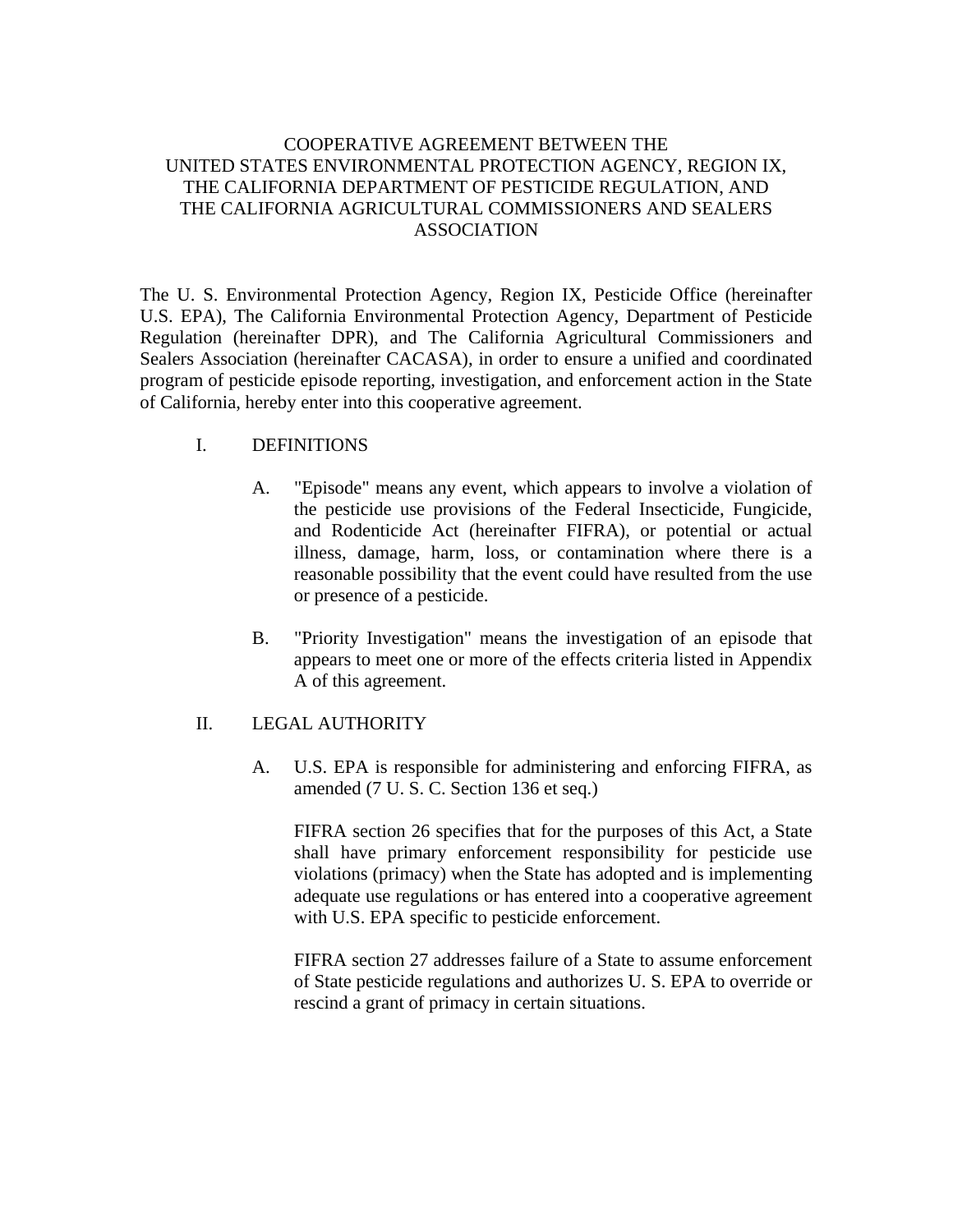Appendix B, the Section 26/27 Final Interpretive Rule (published in the Federal Register on January 5, 1983), clarifies U. S. EPA's interpretation of FIFRA section 26 and FIFRA section 27 regarding procedures for issuing, overseeing, and rescinding a State's primacy over pesticide use violations. The rule outlines under what conditions U. S. EPA may act upon pesticide use complaints.

FIFRA section  $12(a)(2)(G)$  sets forth as an unlawful act the use of any federally registered pesticide in a manner inconsistent with its labeling.

FIFRA section  $9(c)(3)$  and FIFRA section 14 provide for written warnings, and for civil and criminal penalties for violations of FIFRA provisions.

FIFRA section 23(a)(1) empowers the Administrator of U.S. EPA to "enter into cooperative agreements with States. . . to cooperate in the enforcement of this Act." The authority to enter into such agreements has been delegated to the Regional Administrators of U.S. EPA.

DPR and County Agricultural Commissioners (hereinafter CACs), are responsible for administering and enforcing the provisions of Division 6 and Division 7, of the California Food and Agricultural Code (hereinafter FAC) (FAC section 1 et seq.).

FAC section 12973 provides that "the use of any pesticide shall not conflict with labeling . . .which is delivered with the pesticide."

FAC section 12931 provides the Director of DPR shall make such investigations as are necessary for the full enforcement of Division 7, Chapter 2.

FAC section 11737 empowers the CACs to determine whether any person is operating any equipment or facility in violation of Division 7 of the FAC.

FAC section 482 empowers the Director of DPR to enter into cooperative agreements with CACASA for the purpose of enforcing Divisions 6 and 7.

Business and Professions Code (hereinafter B&P Code) sections 8616, 8616.4, and 8616.5 designates DPR and CACs as the lead in the investigation of the structural use of pesticides.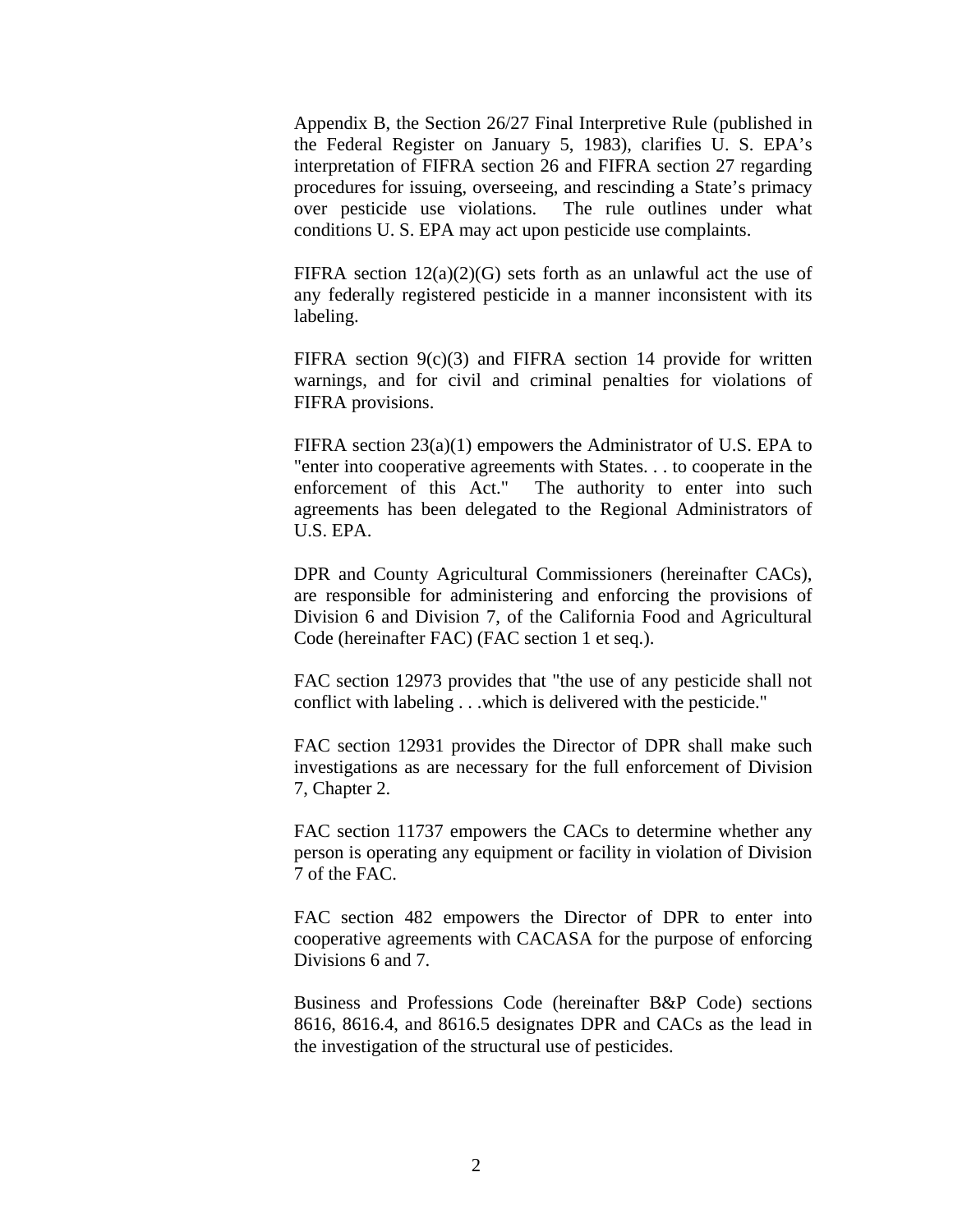Health and Safety Code (hereinafter H&S Code) section 105200 authorizes the CAC to be involved in the investigation of illnesses suspected of being caused by pesticides.

#### III. COORDINATION

- A. Each party to this agreement will designate an individual whose function shall be to coordinate the activities set forth in this cooperative agreement.
- B. Any party to this agreement may request a meeting for purposes of consulting by contacting the other parties to the agreement.

#### IV. EPISODE REFERRAL

U.S. EPA, DPR, and CACASA, by signing this document, each agree to promptly report, as outlined below, all episodes meeting, or appearing to meet, one or more of the priority investigation effects criteria listed in Appendix A.

| <b>Identifying Party</b> | Will Notify                  |
|--------------------------|------------------------------|
| U.S. EPA                 | DPR who will notify CAC      |
| <b>DPR</b>               | CAC and U.S. EPA             |
| <b>CAC</b>               | DPR who will notify U.S. EPA |

# V. INVESTIGATIONS

- A. The party normally responsible for the investigation of an episode shall be the CAC where the event occurred. For episodes that involve more than one county, or where it is not appropriate for the CAC of occurrence to investigate, DPR will designate the agency that will conduct the investigation.
- B. DPR will advise the CAC in the investigation upon request from the CAC. DPR may elect to become involved and/or take the lead role in an investigation after consulting with the CAC.
- C. The U.S. EPA will assist, advise, or conduct investigations or inspections only after consulting with DPR and the involved CAC.
- D. Priority investigations, will commence immediately, whenever possible, but in no event will the investigation commence later than three working days from the referral to the CAC.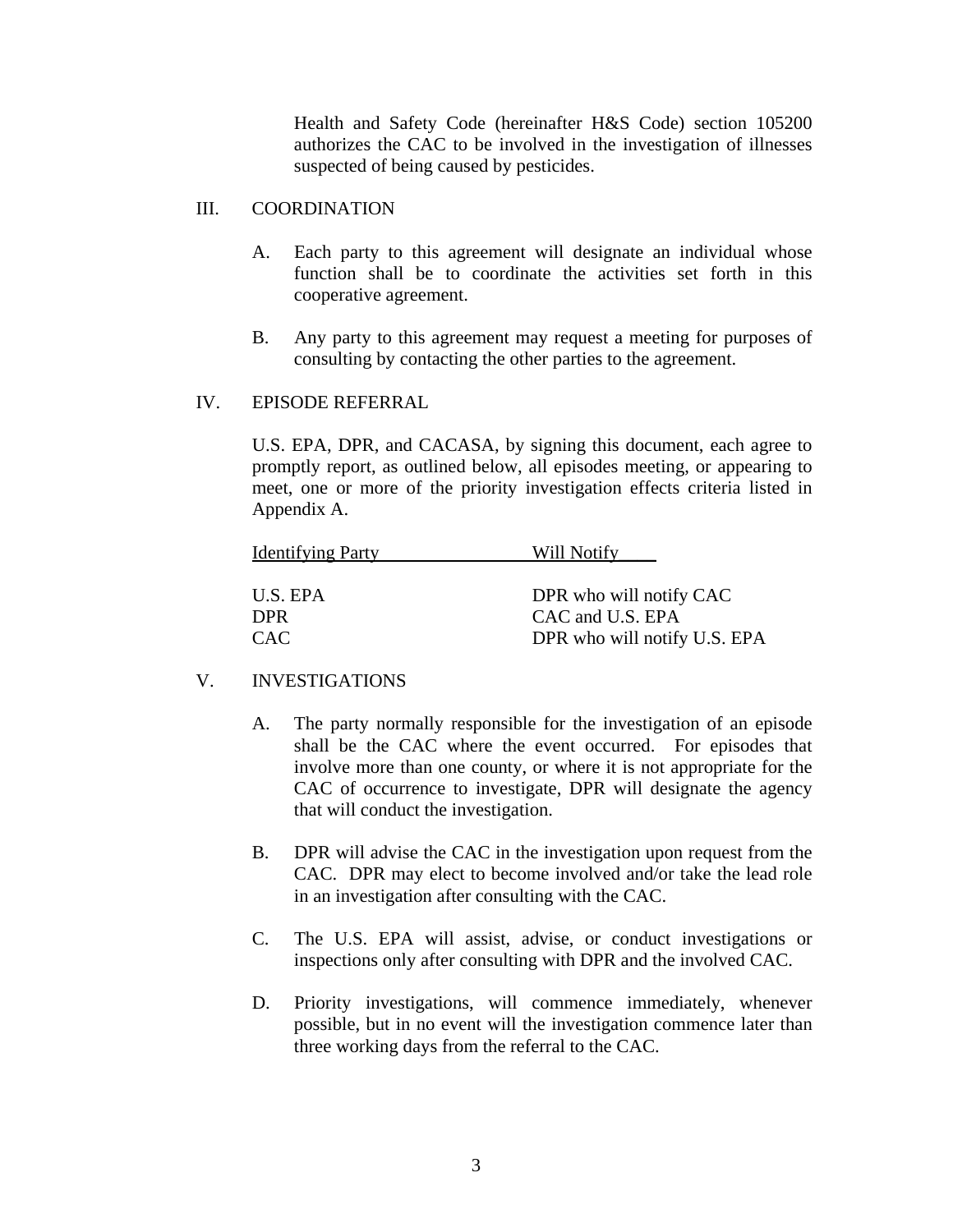E. The U.S. EPA may participate in at least one priority investigation per year in cooperation with DPR and CAC.

#### VI. INVESTIGATION REPORTS

- A. The CAC conducting the field investigation will keep DPR apprised of the major developments in all priority investigations. DPR will, in turn, keep U.S. EPA apprised of the major developments in all priority investigations.
- B. The reports and summaries, and any enforcement action resulting from any priority investigations, will be promptly filed with DPR, and the U.S. EPA upon conclusion of the investigation. The investigative reports will contain all available evidence to support state and federal enforcement action when violations are indicated.
- C. DPR will provide the U.S. EPA with a summary report for each episode that resulted in a priority investigation. The manner in which the DPR will track and report on priority investigations is outlined in Section VIII - Implementation Plan.

#### VII. ENFORCEMENT

- A. Nothing in this agreement will preclude DPR and/or the CAC from undertaking any enforcement action with respect to any act that constitutes a violation of State law. Nothing in this agreement will preclude the U.S. EPA from undertaking any enforcement action with respect to any act that constitutes a violation of FIFRA
- B. The U.S. EPA will discuss with DPR and the CAC involved the appropriateness of initiating federal enforcement action against pesticide users alleged to be in violation of FIFRA section  $12(a)(2)(G)$ . Any enforcement action that may be taken by the U.S. EPA will conform to the guidance of the Final Interpretive Rule pertaining to State primacy for use enforcement responsibility

# VIII. IMPLEMENTATION PLAN

A. When DPR learns of an episode that appears to meet one or more of the priority investigation effects criteria, it will complete the Pesticide Episode Notification Record (Appendix C) and send it to the U.S. EPA, the CAC, and other agencies as appropriate as soon as possible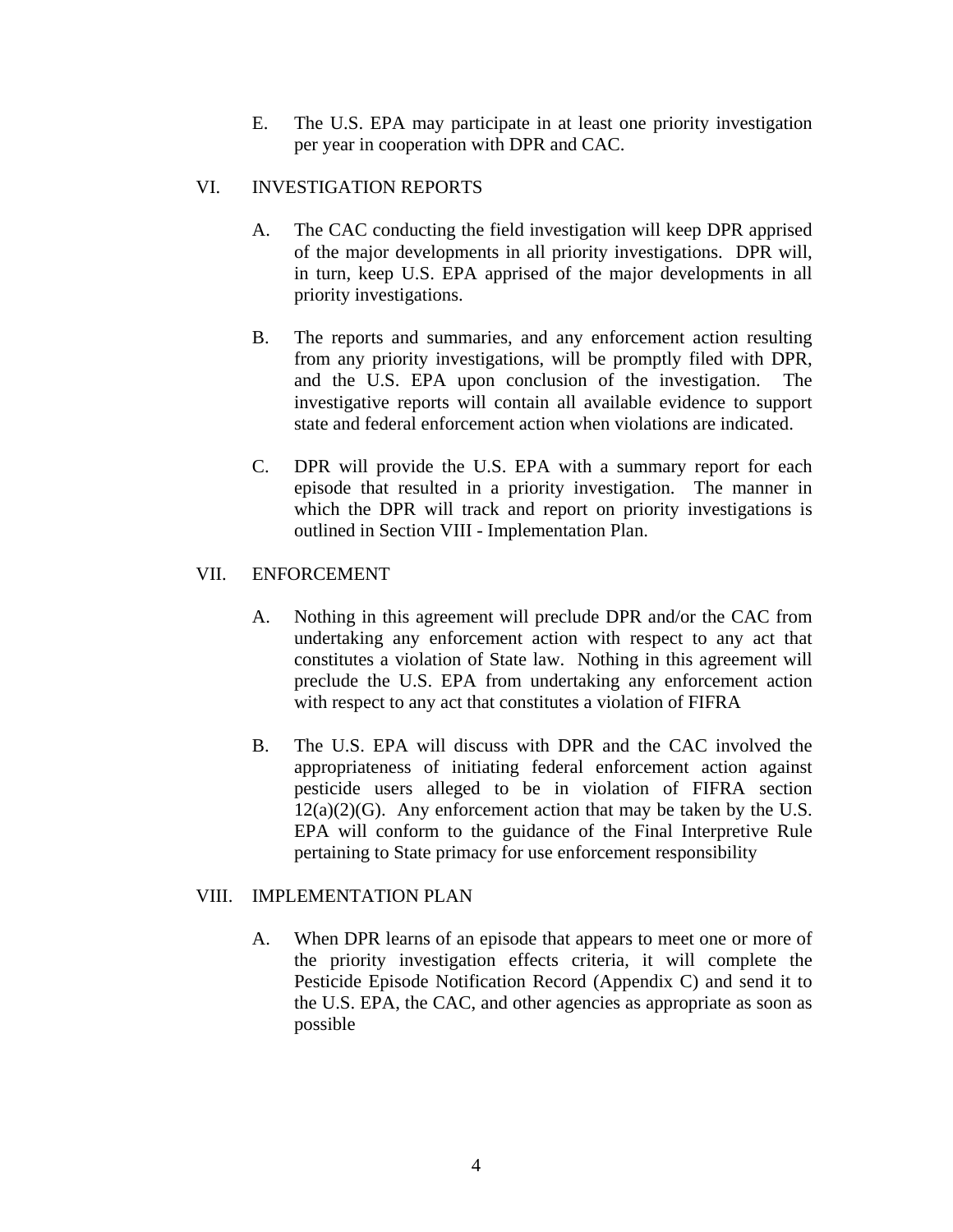- B. Within 15 days of receipt of the Pesticide Episode Notification Record, DPR will prepare an updated report of the CAC's preliminary findings and forward it to U. S. EPA. This report should include an update of the initial information reported, the CAC's projected completion date of the investigation, any suspected violations that contributed to the episode, and any contemplated enforcement action.
- C. U. S. EPA will notify DPR of episodes for which additional status updates are desired. DPR, in cooperation with the CACs, will provide either oral or written updates of the investigation findings, suspected violations, and contemplated enforcement actions, including penalty amounts under consideration. The frequency of the additional updates will be mutually agreed upon by U. S. EPA, DPR, and CAC on a case-by-case basis and will depend, in part, upon how the investigation is proceeding.
- D. The CAC shall submit the completed investigation report, including all supporting documents, to DPR within 45 days of completion of the investigation. DPR will provide a final Pesticide Episode Investigation Report summarizing the CAC's findings and enforcement action to the U.S. EPA within 30 days of receipt of the completed investigation. The report form may be submitted indicating pending enforcement action.

#### IX. DISPUTE AND CONFLICT RESOLUTION

It is the desire of all parties to establish a speedy, efficient, and informal method for the resolution of conflicts. In the event of a disagreement about the interpretation or implementation of any section of this agreement, that cannot be resolved informally, a joint meeting of the Manager of the Pesticides Office of U.S. EPA Region 9, the DPR Enforcement Branch Chief, and the CAC involved, will be convened to resolve the conflict. If the conflict is not resolved at this level, the issue will be elevated to the next level of management at U. S. EPA and DPR.

#### X. TERMS

This cooperative agreement, when accepted by all parties, will be valid until modified or terminated. This cooperative agreement may be modified, at any time, by the mutual written consent of all parties, or terminated by any party upon a 30-day advance written notice to the other parties. Any party may initiate a review of the agreement, for the purpose of modification, at any time.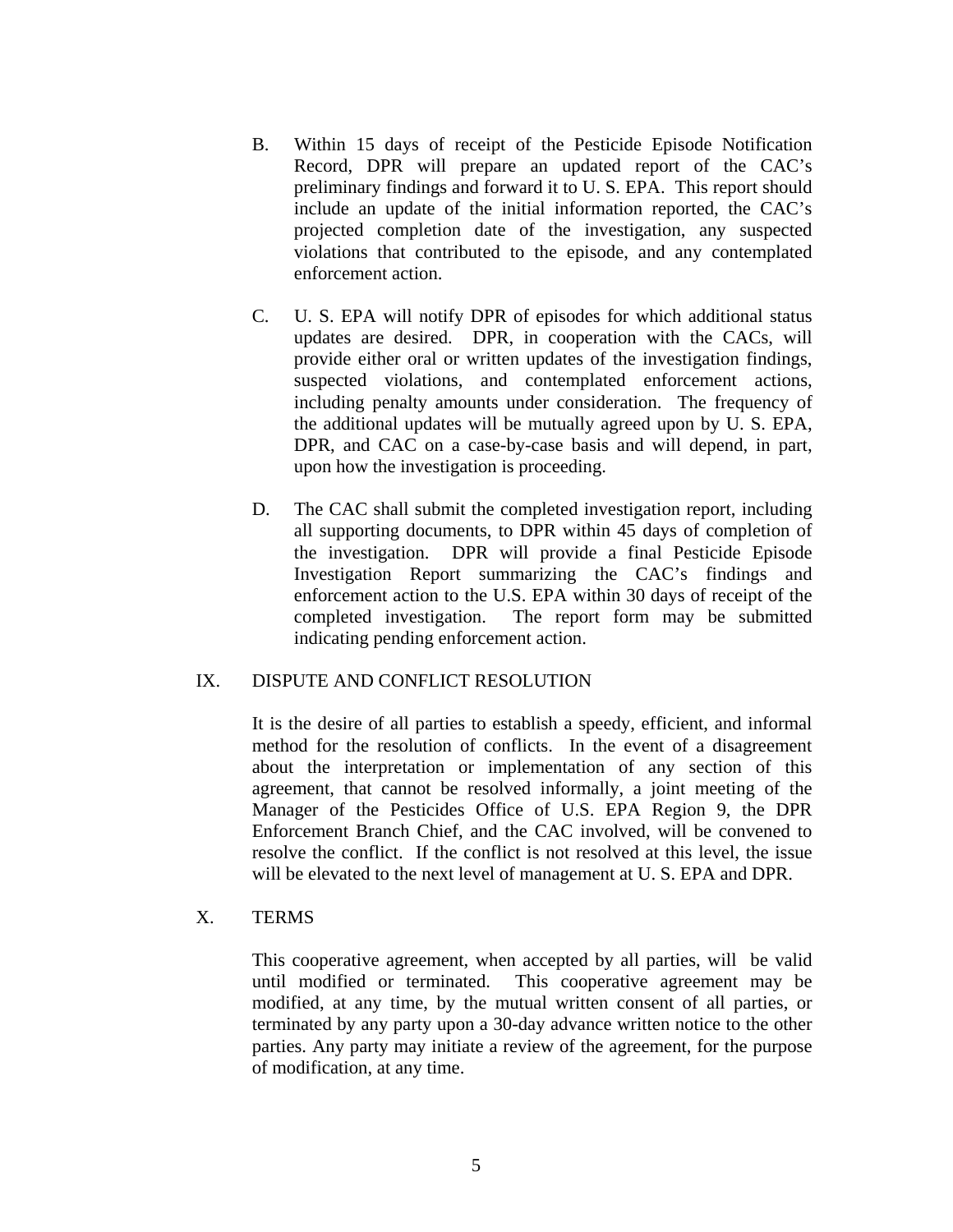#### XI. PROGRAM EVALUATION

The U.S. EPA and DPR will review Pesticide Episode Notification Records, 15-day Reports, Final Pesticide Investigation Reports and other available summary information periodically through the year. The focus of this evaluation will be on investigative techniques and resultant enforcement action to assure U.S. EPA that the State is meeting the requirements of Section 26 of FIFRA. The U. S. EPA may request a copy of the complete investigation and/or inspection file for any episode. U. S. EPA may also review DPR county oversight activities when appropriate.

#### XII. REVIEW

Annually, DPR will initiate a meeting of U.S. EPA, DPR, and CACASA to review the performance of all parties to the agreement and discuss issues pertaining to the agreement and any desired modifications.